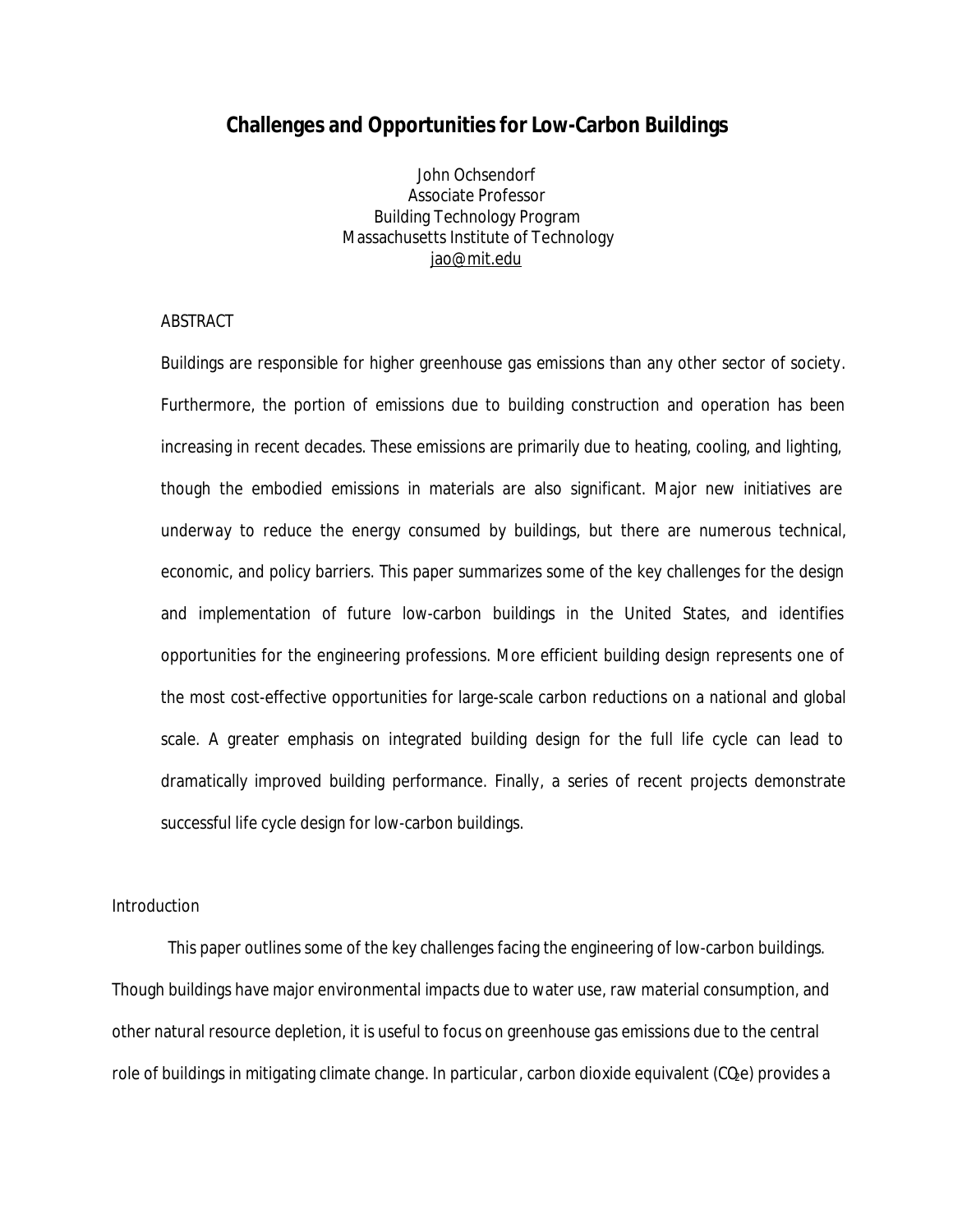simple metric for building environmental performance. As the largest source of carbon emissions in the United States, buildings also represent a significant opportunity (Fig. 1). The Intergovernmental Panel on Climate Change (IPCC) has identified buildings as the sector offering the greatest potential for carbon reductions (IPCC, 2007). Similarly, the World Business Council for Sustainable Development (WBCSD) has demonstrated that global energy use of buildings could be reduced 60% by 2050 using existing technologies (WBCSD, 2009). McKinsey Consulting has identified the building sector as the most costeffective strategy for carbon abatement, with most building improvements providing carbon reductions at a negative cost (McKinsey, 2007). In short, there are a range of strategies in the building sector to save both money and carbon emissions. Clearly engineers have a major role to play in helping to reduce the carbon emissions of existing and new buildings, though a number of challenges exist.



Fig. 1. U.S. Energy Consumption by Sector (Source: Architecture2030/EIA)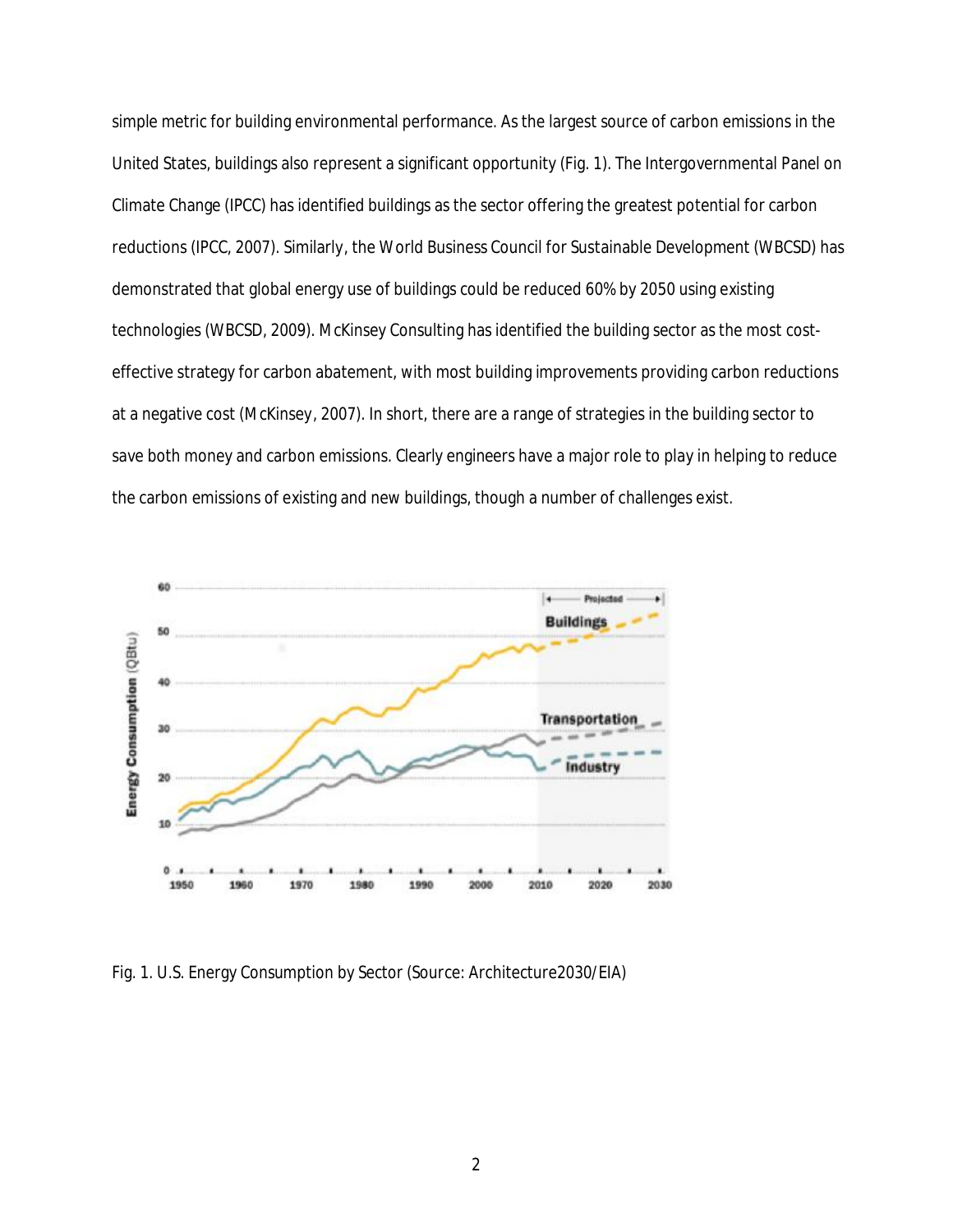Several current initiatives in the United States provide targets for improved carbon performance of buildings. The *2030 Challenge* establishes targets for carbon reductions of new buildings, with increasing standards in the coming two decades (Architecture 2030, 2011). The current aim is to design buildings to use 60% less energy than average for the building type. The reduction target increases by 10% every five years (e.g., lowering to 70% reductions by 2015), until carbon-neutral buildings are the target in the year 2030. These design goals are to be met through three primary approaches: 1) improved design strategies; 2) more efficient technologies and systems; and 3) off-site renewables (up to a maximum of 20%). While the *2030 Challenge* is voluntary at present, many leading engineering firms have committed to pursuing its goals, and a number of architecture firms are now tracking the energy consumption of their new buildings in relation to the *2030 Challenge* goals. Other countries in the world have binding legal requirements to achieve dramatic carbon reductions in new buildings in the coming decade, though the closest legal target in the United States is California's Assembly Bill 32 (AB32), which mandates reductions to 1990 emissions levels by 2020 (Assembly Bill 32, 2011). Such policies, as well as more stringent building codes, can serve as important motivators for engineers and architects.

#### Challenges for Low-Carbon Buildings

While engineers play a crucial role in the design of more sustainable buildings, they often get involved too late in the design process. Many of the key decisions are taken in the earliest design stages, when building orientation, glazing ratio (area of glass/area of opaque wall), and the overall form of the building are decided. Once these critical decisions have been made, engineers can attempt to optimize a poor design, but it is difficult to arrive at low-carbon design without having engineers involved in the initial design. The challenge is to integrate engineering analysis in a manner that provides rapid feedback to architects and the rest of the design team early in the process. This requires engineers who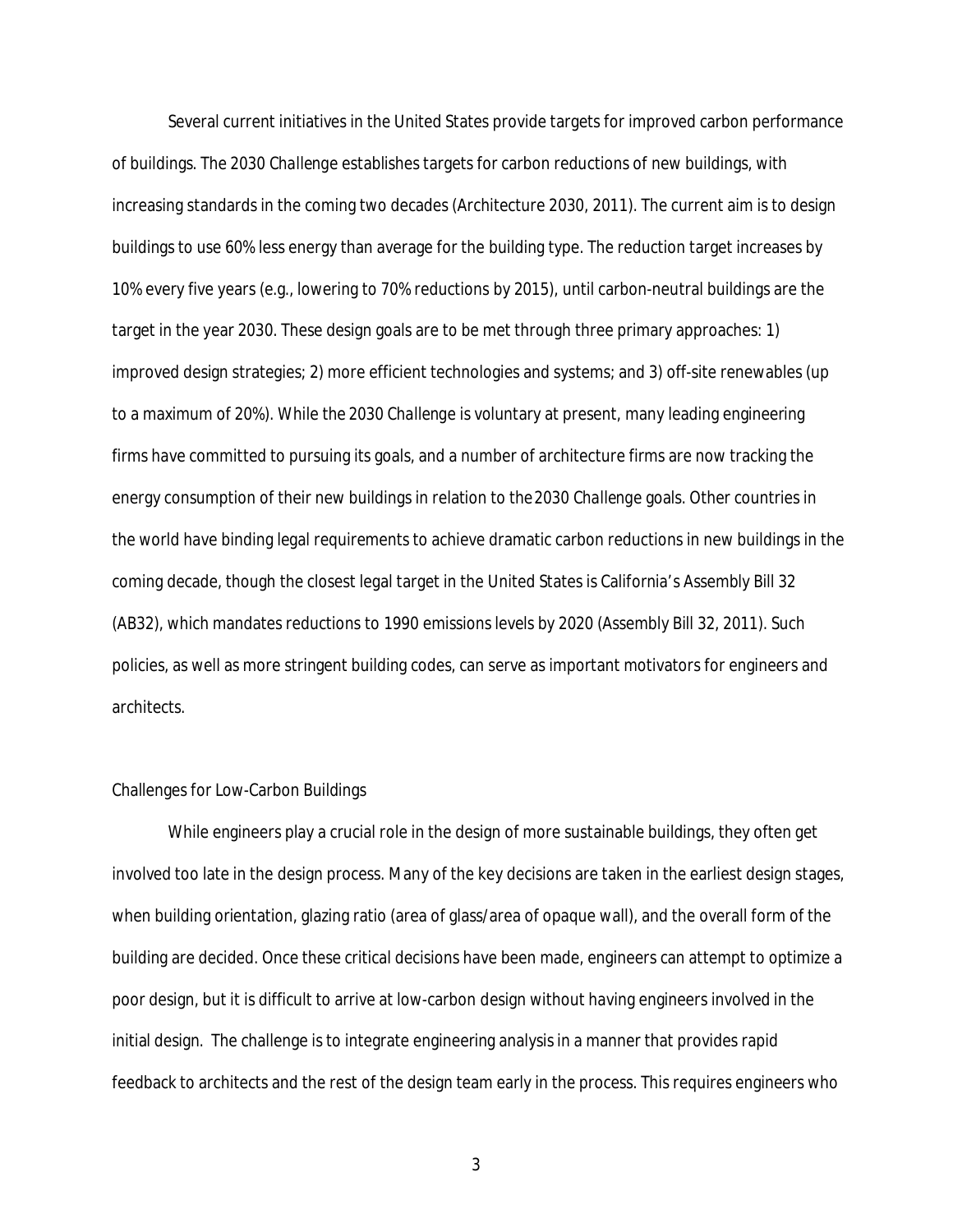are trained as designers, and can pose multiple solutions to open-ended problems. In short, the design of high-performance buildings requires integrated, systems thinking from the earliest conceptual design stage.

There is a need to train more engineers in the fields of building science and sustainable design. In particular, most engineering schools do not directly address the design and operation of buildings, since the field of sustainable building design falls between the disciplines of mechanical engineering, civil engineering, and architecture. Though there are a small number of programs in architectural engineering, the number of architectural engineering graduates nationally is much lower than traditional engineering disciplines, and the coming decades will require more engineers in this field. Despite the dramatic economic and environmental impact of buildings, the engineering of sustainable buildings is missing from most schools of engineering in the United States.

Finally, there is an acute lack of spending on research and development (R&D) for sustainable buildings. Compared to other sectors such as the automobile or electronics industries, the construction industry does not spend nearly as much on R&D. It has been estimated that only 0.25% of gross sales in construction are spent on R&D in the United States (Gould and Lemer, 1994). Furthermore, only 0.2% of federal research funding is spent on topics related to green buildings (USGBC, 2008). The scarcity of research funding means that fewer researchers are working on the vital topic of sustainable building technology, despite the pressing urgency of climate change and the favorable economics for carbon reductions through improved buildings.

#### Opportunities for Low-Carbon Buildings

The key to improved building performance is integrated design, which incorporates systems thinking at the conceptual design stage. Decisions about building orientation, façade systems, heating and cooling strategies, and glazing ratios play a crucial role in the final energy performance of the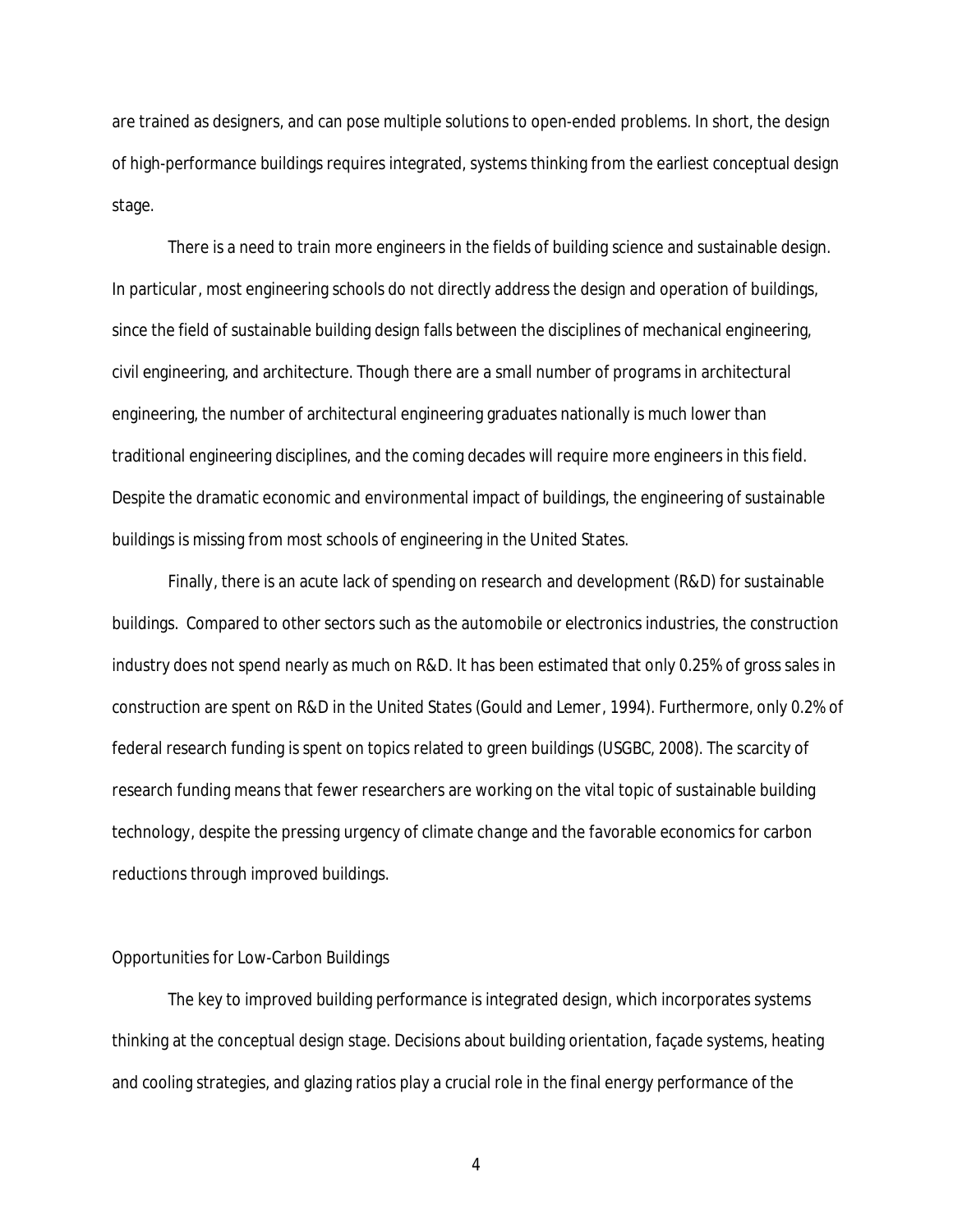building. Building design must be climate-specific, and should be tailored to the regional climate. The choice of materials plays a central role in the embodied carbon of any building, and also has implications for the carbon emissions due to the operation of buildings, through thermal mass. However, most traditional architectural design software does not include the capacity to analyze energy or environmental performance. In the last decade, several tools have been developed to aid architects and engineers in the early design stage. One example is the MIT Design Advisor, which allows for the rapid estimation of building energy use based on massing, orientation, climate, glazing ratios, and more (MIT, 2011). More recently, the DIVA platform has been developed to allow architects to run basic performance simulations in the early design stage within existing architectural design software (DIVA, 2011). In order to influence the initial design phase, these programs provide rapid feedback to architects. Though such programs are developing quickly, there is still an urgent need for improved design software as well as engineers capable of systems level building design.

A multidisciplinary education focusing on sustainable design can attract a new generation of engineers to the profession. In addition to engineering expertise in heat transfer, thermal science, materials engineering, and other traditional building science disciplines, sustainable buildings require expertise in design thinking and creative problem solving. Furthermore, there is demand in the market for increased literacy in rigorous sustainability metrics, and for expertise in life-cycle environmental and economic performance of buildings. Integrated graduate education in the built environment, such as the "Solving Urbanization Challenges by Design" program at Columbia, which combines engineering, architecture, and planning, can help to provide the broad education needed for sustainable building designers and researchers (IGERT, 2011).

To increase R&D funding for sustainable buildings, new partnerships are required between industry, academia and government. The Concrete Sustainability Hub at MIT is one example of such a partnership, which is advancing our knowledge of the environmental performance of buildings through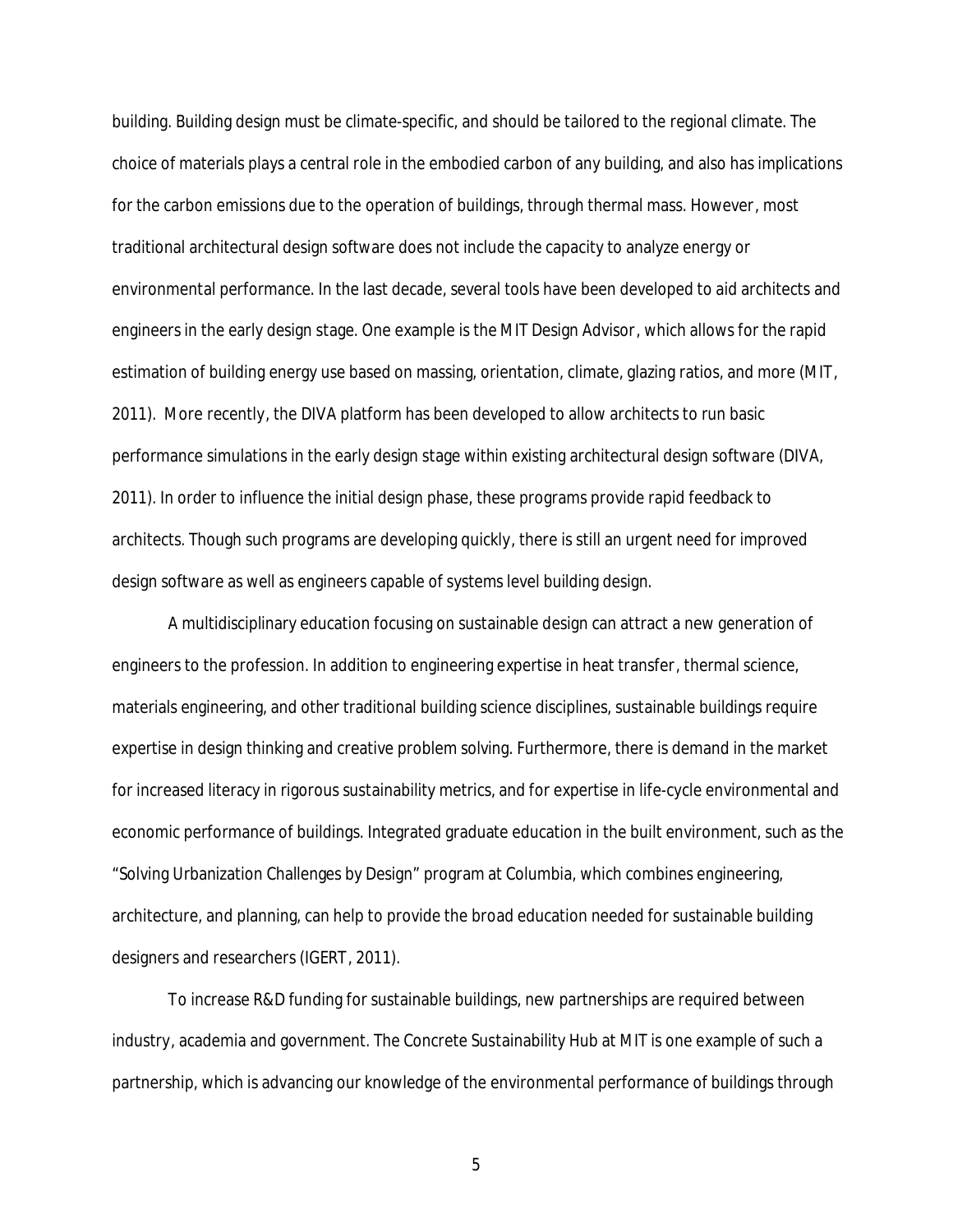rigorous life cycle assessment (LCA) of the carbon emissions of buildings. From federal sources, the National Science Foundation (NSF) is a particularly appropriate venue for greater research funding in sustainable buildings. A number of NSF Graduate Research Fellowships could be established for students working in building science, which would help to attract more researchers to the field.

#### Case studies

Many significant low-carbon buildings have been constructed in recent years, which can serve as inspiration for engineers and architects. Some noteworthy examples for a range of different building types include:

- Residential Building: BedZED, Beddington, England
- School: Richardsville Elementary School, Richardsville, Kentucky
- Office Building: National Renewable Energy Laboratory (NREL), Golden, Colorado
- Cultural Building: Mapungubwe Visitor's Center, South Africa

In these and most other cases of sustainable buildings, the crucial design strategies were developed by a collaborative team of architects and engineers early in the design process. By setting clear targets for energy consumption, these designs were achieved at similar costs as conventional construction, with significant life-cycle economic benefits due to reduced operating energy requirements. These and other projects demonstrate that the technology for carbon neutral buildings exists today.

#### **Conclusions**

Buildings are widely recognized as the largest opportunity for cost-effective carbon reductions in the United States and around the world. While engineers have a vital role to play in transforming the built environment into a low-carbon future, there are numerous areas for improvement. In particular, a